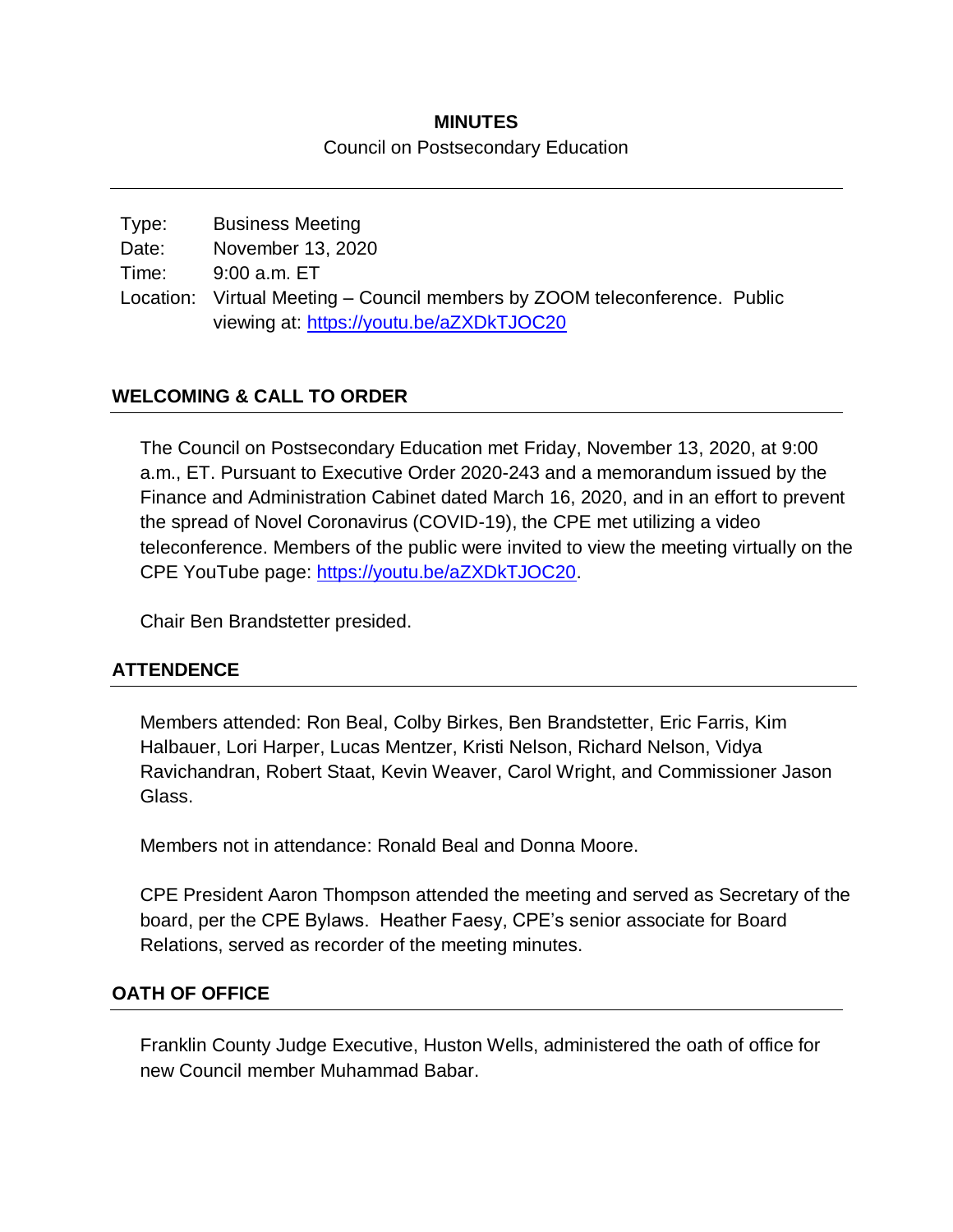### **APPROVAL OF THE MINUTES**

The minutes of the September 14-15, 2020 meetings were approved as distributed.

#### **COMMENTS FROM THE PRESIDENT**

President Aaron Thompson provided a number of updates including a summary of the information he presented to the Budget Review Subcommittee on Education on November 10, 2020, the on-going work of the Faculty Advisory Group, CPE's statewide efforts to increase spring enrollment numbers, and the upcoming board training event scheduled for December 9, 2020.

#### **COMMENTS FROM KDE COMMISSIONER JASON GLASS**

Kentucky Department of Education's Commissioner, Jason Glass, provided an update on how some of Kentucky's schools have been adjusting to non-traditional instruction in the long term, how other schools have adjusted in-person learning to ensure every student's safety during the pandemic, and described the additional resources being provided to students and teachers during this time. He also discussed his excitement for the work his department is doing with the Council and other departments in support of a more streamlined P-20 system.

### **ACADEMIC AND STRATEGIC INITIATIVES COMMITTEE – REPORT AND RECOMMENDED ACTION ITEMS**

Committee Chair Lori Harper presented the Academic and Strategic Initiatives Committee Report and Recommendations. The Committee met on October 20, 2020, in which the committee received an update on the development of revised college readiness indicators for academic years 2021-22 and 2022-23; a close look at CPE's new Student Success Network, a comprehensive strategy to increase engagement and connections among faculty, staff and students in support of improved learning outcomes and increased college completion; and a review of the newest data available on CPE's data portal surrounding Transfer.

Dr. Amanda Ellis, CPE's Associate Vice President of P-20 Policies and Programs, presented the work CPE has coordinated between P-12, postsecondary education and the Education and Workforce Development Cabinet with the goal to strengthen and diversify our teacher corps, improve college readiness, and increase the college-going rates. The Commonwealth Education Continuum will provide a forum for Kentucky's P-12 and postsecondary systems to work collaboratively to develop a high-quality, diverse educator workforce; provide student and family support for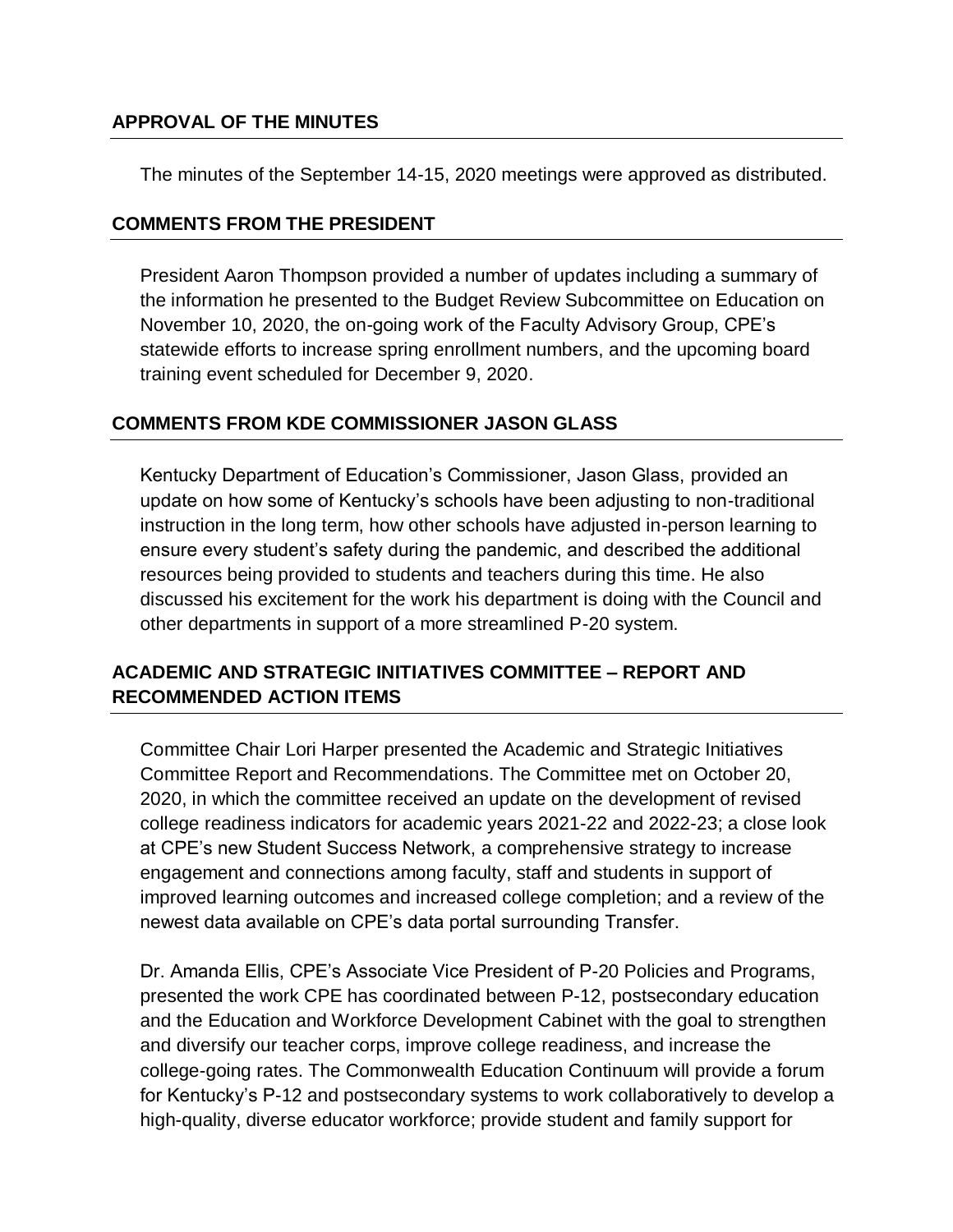successful educational transitions; improve equitable access to higher education; strengthen preparation for career success; and improve awareness of postsecondary opportunities through a unified, state-level communication and outreach campaign.

Dr. Ellis also presented the joint resolution that was reviewed and approved by the Academic and Strategic Initiatives Committee at their October 20 meeting, and stated it had received the backing of the Governor and Lt. Governor, and that the Kentucky Board of Education would also be approving it at its December board meeting.

Ms. Harper thanks Dr. Ellis for her work and turned the meeting back over to Chair Brandstetter.

MOTION: Mr. Weaver moved that the Council accept the committee's recommendation to approve the Commonwealth Continuum resolution. Dr. Staat seconded the motion.

The motion passed.

## **FINANCE COMMITTEE – REPORT AND RECOMMENDED ACTION ITEMS**

Committee Chair Ben Brandstetter presented the Finance Committee Report. The Committee met August 18, 2020 and the committee received revenue and use report updates on special use fees, asset preservation fees and agency bond fees; discussed potential revisions that may be made to the Asset Preservation Fee Policy at a future meeting; and received an overview of the performance funding discussions from the September and October meetings of the Postsecondary Education Working Group.

Chair Brandstetter also presented the Committee's recommendations of approval:

- Interim Capital Project at the University of Louisville's J.B. Speed School of Engineering building
- Interim Capital Project at the University of Louisville Medical Tower 55A Vivarium

MOTION: Mr. Farris moved that the Council accept the Finance Committee's recommendations of approval. Ms. Wright seconded the motion.

The motion passed. Dr. Babar abstained from the vote.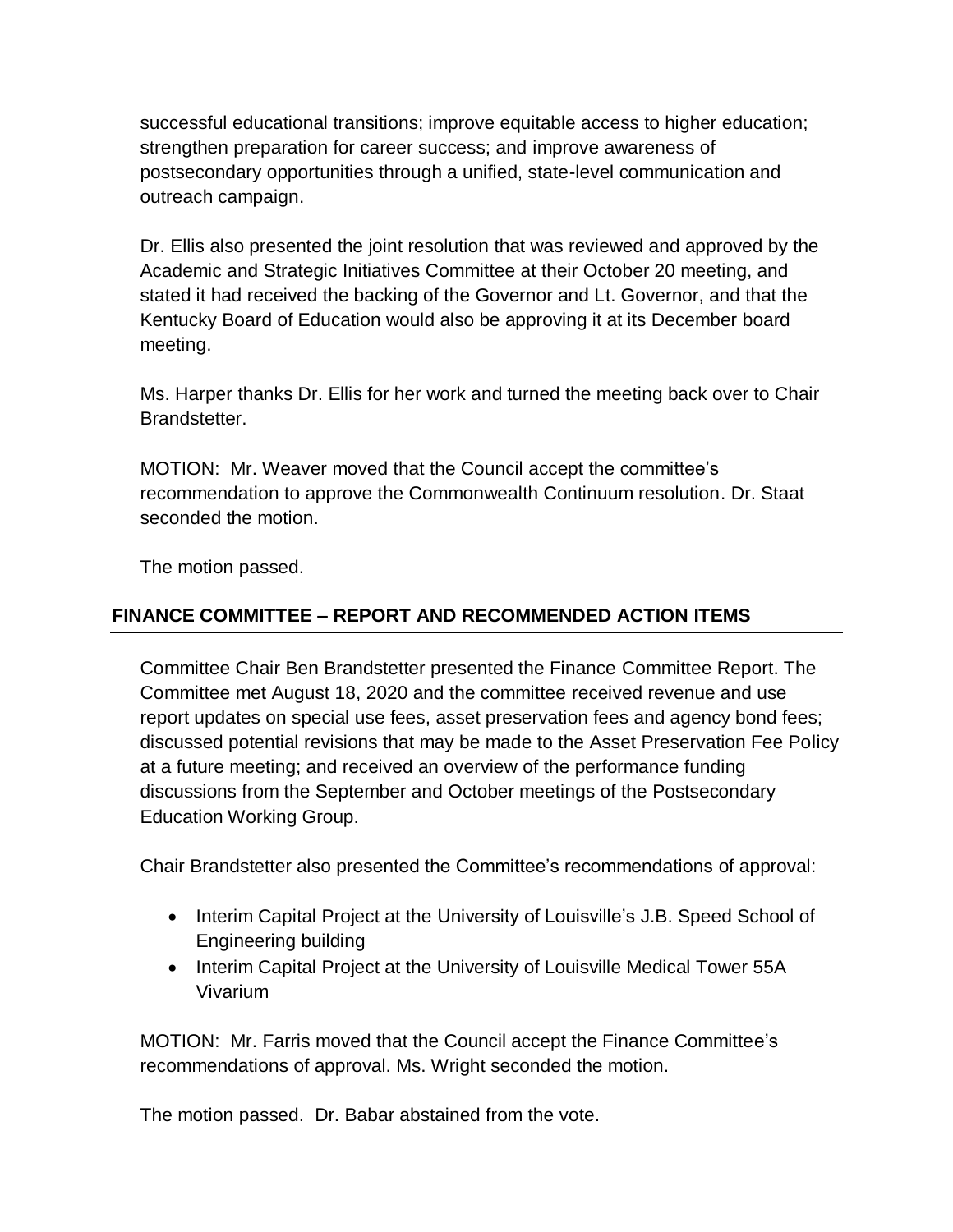Chair Brandstetter also presented the Committee's request for delegation authority to provide final review and approval of Murray State University's interim capital project at the Lovett auditorium. The university's board does not meet until December 4 and thus it would have been inappropriate for the Council to review it first, however due to the emergency situation of the work needed, the university wanted to begin work before the Council met again at the end of January.

MOTION: Mr. Weaver moved that the Council accept the Finance Committee's request for delegation of authority in reviewing the aforementioned interim capital project request at Murray State University. Mr. Nelson seconded the motion.

The motion passed.

### **EXECUTIVE COMMITTEE – REPORT**

Chair Brandstetter presented the Executive Committee report. The Committee has continued to meet monthly and discussions have centered on the performance funding working group discussions and the continued work on the campuses especially in the areas of pandemic planning. Chair Brandstetter also discussed the procedure to be used in President Thompson's 2020 performance review.

Chair Brandstetter made the following Committee appointments:

- **•** Eric Farris to the Finance Committee.
- Muhammad Babar and Kevin Weaver to the Academic and Strategic Initiatives Committee.
- Richard Nelson to the Nominating Committee.

## **COMMITTEE ON EQUAL OPPORTUNITIES – REPORT AND RESOLUTION**

Committee Chair Robert Staat presented the Committee on Equal Opportunities report. The Committee meet on October 26 and they approved Eastern Kentucky University's improvement plan, thus providing an exception allowing them to be eligible to apply for new academic programs, and approved quality strategic diversity plan revisions at Ashland Community & Technical College, Big Sandy Community & Technical College, Eastern Kentucky University, Somerset Community College, and West Kentucky Community & Technical College. The actions do not require further action or approval by the full Council.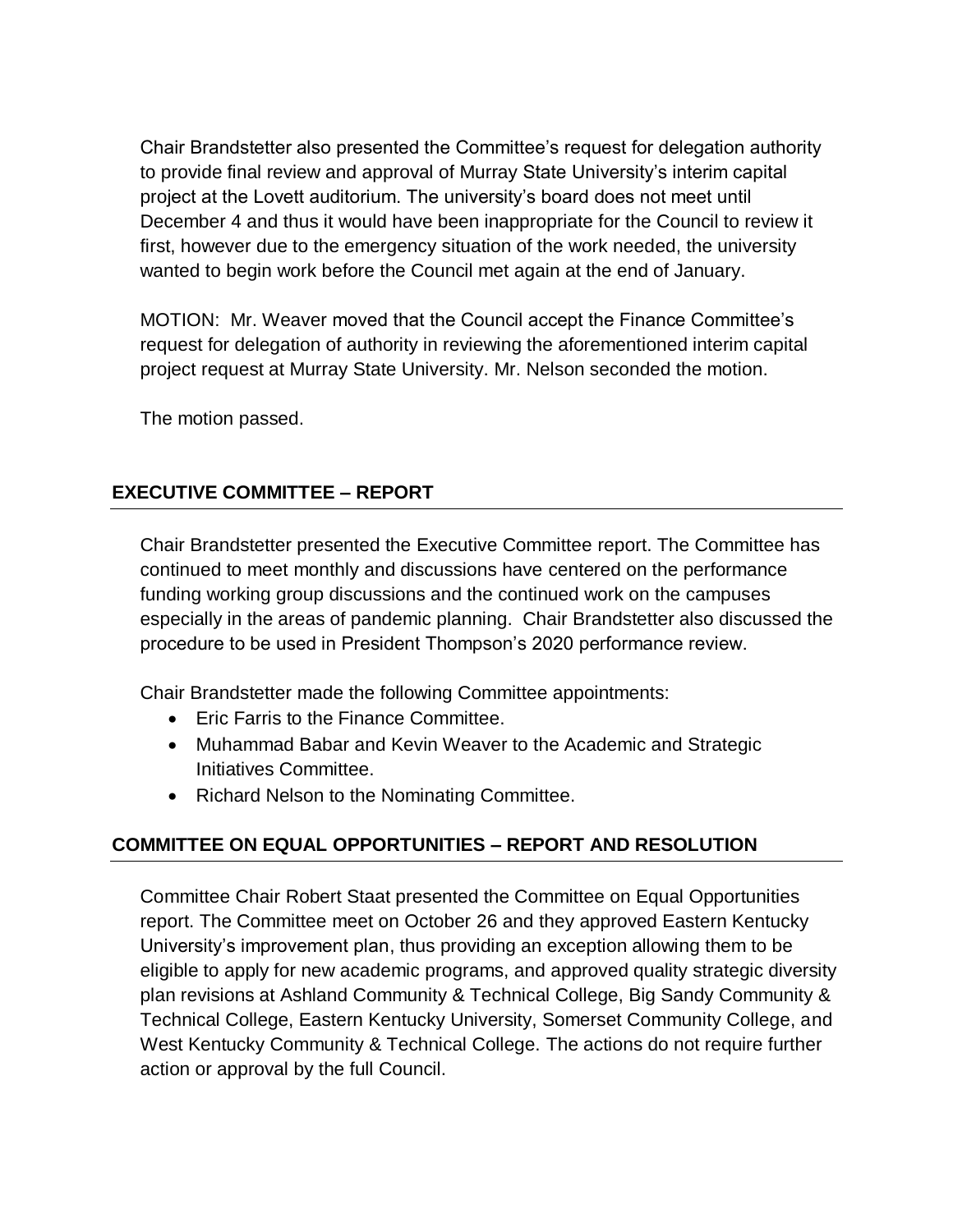Dr. Staat also stated that several committee members have terms that are coming to an end. Ling-Yug "Miko" Pattie has asked not to be reappointed, however Dr. Staat presented a resolution thanking her for service and asked the Council to approve it.

MOTION: Ms. Harper moved that the Council approve the proposed resolution for Miko Pattie. Mr. Farris seconded the motion.

The motion passed.

# **60x30 UPDATE: 2019-20 DEGREES AND CREDENTIALS**

Dr. David Mahan, CPE's Associate Vice President of Data, Research and Advanced Analytics, briefed the Council on the quantity of 2019-20 degrees and certificates conferred by Kentucky public and private institutions and assessed progress towards the attainment goal and other specific targets established in the statewide strategic agenda. Highlights from his report included the following:

- Statewide, Kentucky campuses awarded 23,865 bachelor's degrees, 10,005 associate degrees and 14,217 certificates or diplomas during the year. Much of the progress toward attainment goals was due to a sharp rise in certificates and diplomas, which rose 10% over the previous year and have soared by nearly 53% since 2014-15.
- Production of undergraduate credentials rose 3.3% compared to the prior year. That's nearly twice the rate needed to meet CPE's 60x30 goal, an ambitious effort to raise the percentage of working-age Kentuckians with a high-quality postsecondary degree or certificate to 60 percent by the year 2030.
- More than 49% of Kentucky adults now have a postsecondary credential, up from 42.5% in 2014.

## **WORK READY KENTUCKY SCHOLARSHIP CAMPAIGN**

Ms. Melissa Young, CPE's Executive Director of Special Projects presented the work CPE has lead with multiple partners to promote the Work Ready Kentucky Scholarship. In 2018, the Council received a \$400,000 Adult Promise Grant from Lumina Foundation to encourage more working-age adults to return to college. Just over \$100,000 of this grant supported a radio and social media marketing campaign and the spokesperson is Brian Scott (aka Buffalo Stille or B. Stille), the front man for Nappy Roots, a Grammy award-winning rap group from Bowling Green, Kentucky.